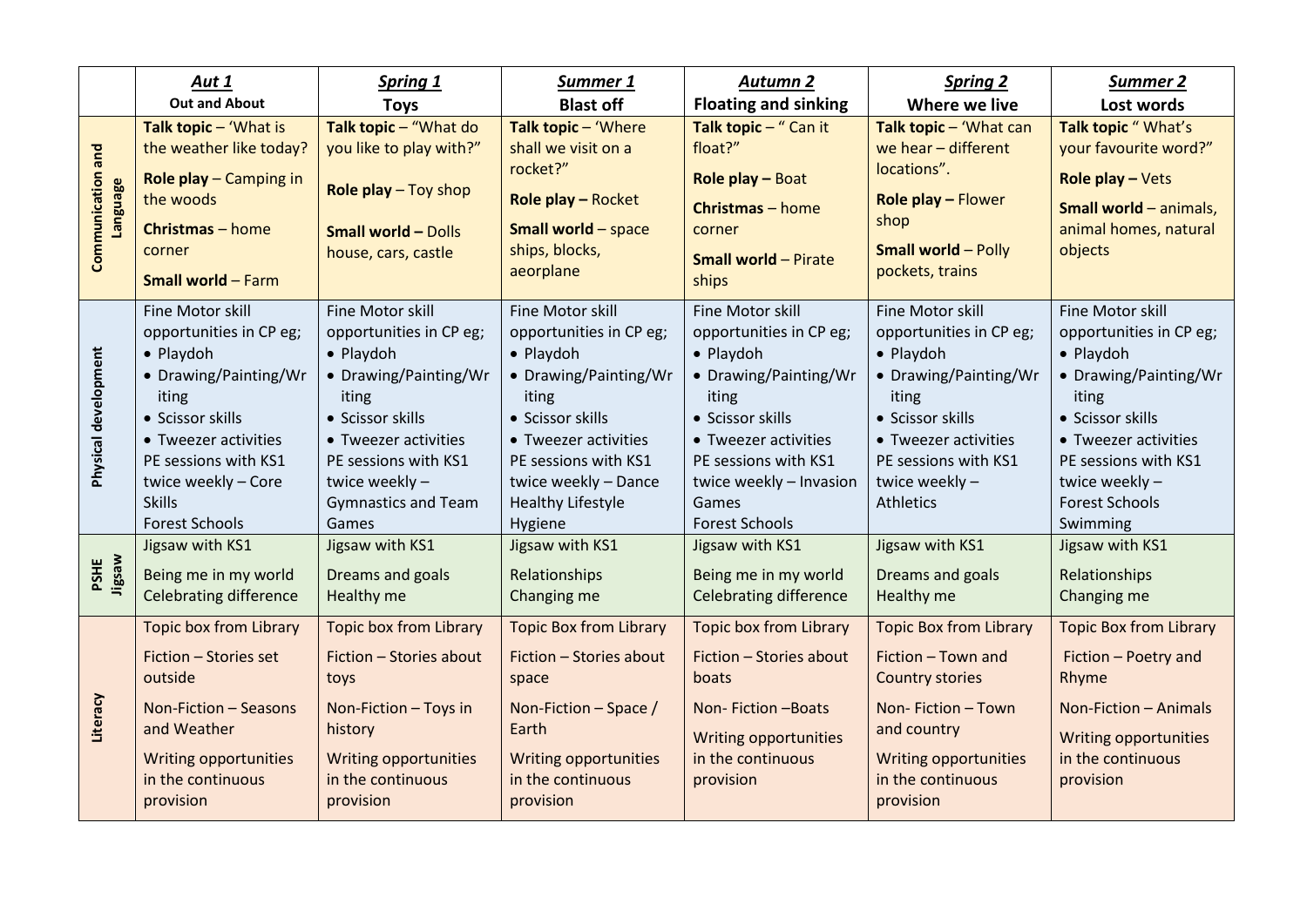| <b>Maths</b>            | Counting, number<br>recognition, estimation,<br>2D shapes, 3D shapes,<br>1 more/less, early<br>addition                                                                                                                                                                                                      | Counting, number<br>recognition, 2D shapes,<br>3D shapes, 1 more/less,<br>addition, doubling,<br>subtraction, measures<br>(length & time),<br>symmetry                                                                                                                                               | Counting, number<br>recognition,<br>estimation, 2D shapes,<br>3D shapes, 1<br>more/less, addition<br>including counting on<br>and early number<br>bonds, subtraction,<br>measures (capacity and<br>weight), counting in 2s,<br>5s and 10s, sharing,<br>halving | Counting, number<br>recognition, estimation,<br>2D shapes, 3D shapes,<br>1 more/less, early<br>addition                                                                                           | Counting, number<br>recognition, 2D shapes,<br>3D shapes, 1 more/less,<br>addition, doubling,<br>subtraction, measures<br>(length & time),<br>symmetry                                    | Counting, number<br>recognition, estimation,<br>2D shapes, 3D shapes,<br>1 more/less, addition<br>including counting on<br>and early number<br>bonds, subtraction,<br>measures (capacity and<br>weight), counting in 2s,<br>5s and 10s, sharing,<br>halving |
|-------------------------|--------------------------------------------------------------------------------------------------------------------------------------------------------------------------------------------------------------------------------------------------------------------------------------------------------------|------------------------------------------------------------------------------------------------------------------------------------------------------------------------------------------------------------------------------------------------------------------------------------------------------|----------------------------------------------------------------------------------------------------------------------------------------------------------------------------------------------------------------------------------------------------------------|---------------------------------------------------------------------------------------------------------------------------------------------------------------------------------------------------|-------------------------------------------------------------------------------------------------------------------------------------------------------------------------------------------|-------------------------------------------------------------------------------------------------------------------------------------------------------------------------------------------------------------------------------------------------------------|
| Understanding the World | <b>Ongoing Seasonal</b><br>Recording<br>Autumn materials on<br>investigation area.<br>ICT - Use of Camera to<br>record seasonal change<br>and Forest Learning.<br>Learning about<br>hibernation<br>What to take on a<br>camping trip?<br>Getting ready for<br>Forest Schools-<br>appropriate clothing<br>etc | Similarities and<br>differences in toys<br>overtime<br>Sorting toys in a variety<br>of ways<br>Cars and ramps -<br>exploring different<br>surfaces/gradients<br>to see effect on car<br>speed and distance<br>travelled.<br><b>ICT Remote</b><br>controlled cars<br>How do they work?<br>- Batteries | Exploring light and<br>dark<br>Investigating shadows<br><b>Exploring materials and</b><br>light<br>ICT - Use "Paint" to<br>generate space<br>pictures                                                                                                          | <b>Explore and describe</b><br>different materials do<br>they float or sink?<br>Making boats using<br>different materials<br>Which materials are<br>waterproof?<br>ICT-Remote<br>controlled boats | What grows where?<br>Fruit and vegetable<br>blind taste test<br>Growing cress in<br>different conditions<br>ICT - Photographs of<br>the local area<br><b>BBC</b> - Little Human<br>Planet | What lives where?<br>Match and name<br>animal with it's baby.<br>What do pets need<br>to stay happy,<br>healthy and safe?<br>Minibeast hunt /<br>observing and<br>recording<br>ICT - Building a farm                                                        |